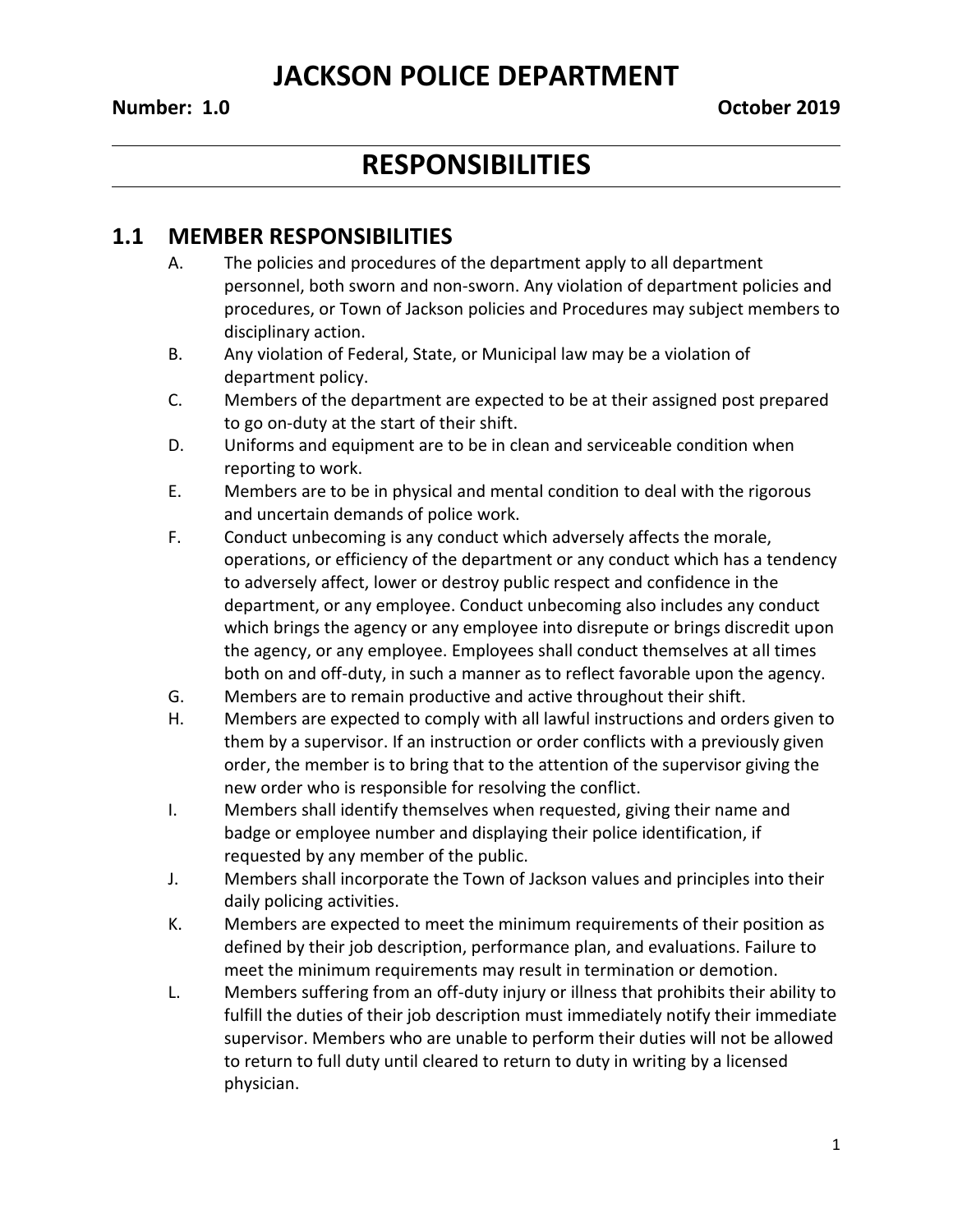### **Number: 1.0 October 2019**

- M. No member shall report to work or be on-duty when his or her judgement or physical condition has been impaired by alcohol, medication, or other substances.
- N. Members must report the use of any substance, condition or circumstance prior to reporting for duty that would likely impair their ability to perform as a law enforcement officer.
- O. Supervisors shall order a drug or alcohol screening test when they have reasonable suspicion that an employee is using and/or under the influence of drugs or alcohol.
- P. Use of Alcohol
	- 1. Members shall not consume any intoxicating beverage while on-duty unless authorized by a supervisor
	- 2. No alcoholic beverage shall be served or consumed on department premises or in vehicles owned by the Town of Jackson
	- 3. No employee who has a measurable amount of alcohol in their system may be in non-public areas of the department.
- Q. Officers shall not knowing join or participate in any organization that advocates, incites or supports criminal acts or criminal conspiracies outside of an authorized departmental criminal investigation.

## **1.2 SUBPOENAS, CIVIL SUITS AND / OR CRIMINAL CHARGES**

- A. Any employee who receives a civil subpoena to appear as a defendant or witness in any civil action related to any circumstances arising from the performance of his/her duties shall immediately inform the Operations Lieutenant and the Chief of Police.
- B. Prior to any employee initiating any civil action resulting from his or her employment with the town, he or she shall notify the Chief of Police.
- C. Any employee who is arrested, cited, or comes under investigations for any criminal offense or otherwise charged with any violation of Federal, State or Municipal law must inform the Operations Lieutenant and / or the Chief of Police as soon as reasonably practical.
- D. Any employee or division of the department that receives a subpoena to produce documents related to any department record shall immediately notify the Operations Lieutenant and provide a copy of the subpoena to the Lieutenant, who in turn will immediately notify the Town Attorney. The Town Attorney will make the determination as to whether the documents will be produced or not. No documents shall be released until authorized by the Town Attorney.

## **1.3 SUPERVISOR RESPONSIBILITIES GENERALLY**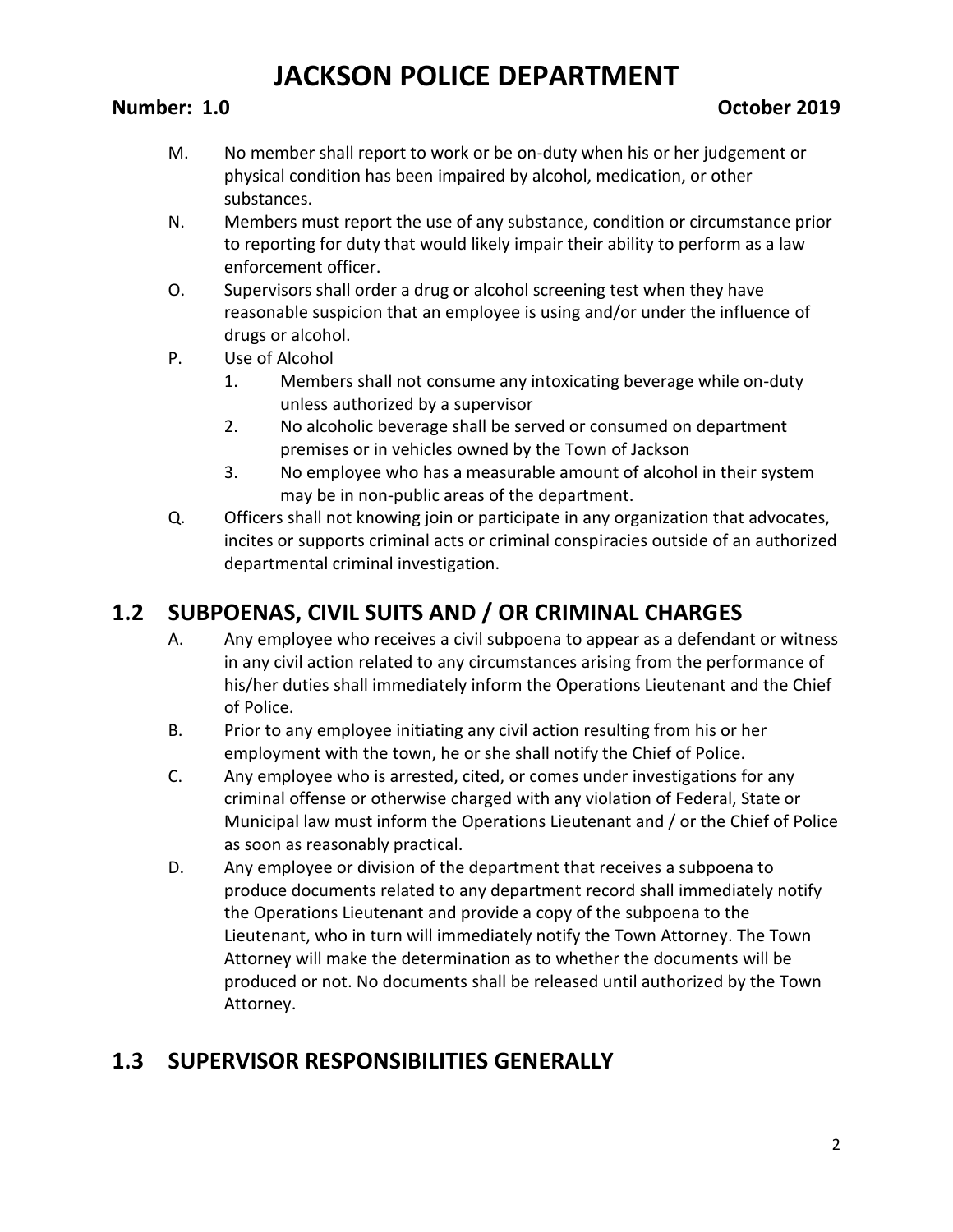### **Number: 1.0 October 2019**

- A. Supervisors are expected to incorporate the principles learned in first-line supervision training into their leadership practices and into staff management and development.
- B. Supervisors are to work towards achieving the four main goals of supervisors:
	- 1. Achieving maximum productivity from employees.
	- 2. Maintaining high morale.
	- 3. Developing employees to do their jobs better and to assume leadership roles.
	- 4. Serving as a communications conduit between administration and line employees, between line employees and administration, and amongst their peers.
- C. Supervisors are to serve as role models, both as workers and leaders.
- D. Supervisors shall foster community-oriented policing practices within their subordinates and encourage, facilitate, and develop self-initiated problemsolving skills with them.
- E. Supervisors are to recognize employees for their successes and correcting performance deficiencies, are expected to focus on the behavior, rather than the person, to achieve maximum results.

## **1.4 SERGEANT'S RESPONSIBILITIES**

- A. Sergeants are to ensure that subordinates are prepared to go on-duty and that equipment is kept in serviceable condition. Cars, equipment, and uniforms should be routinely inspected for signs of damage or the need for replacement.
- B. Sergeants are to assure that subordinates are conducting their affairs in a manner that meets the standards of the department and follows the departments and the Town's values and principles.
- C. Sergeants are to conduct their supervisory and personal affairs in a manner that exceeds the standards of the department and town.
- D. Sergeants are expected to lead, coach and support subordinates, to provide backup when necessary and to serve as an informational resource.
- E. Sergeants are to evaluate subordinates work product, to insure that reports are complete and accurate, to approve reports when complete and to recommend changes.
- F. Sergeants shall document performance, training, and corrective measures for each subordinate under their supervision using the Supervisor Situation reporting (SSR) program. At least one SSR shall be completed on each officer per month.
- G. Sergeants are to complete performance evaluations and performance plans on subordinates on the schedule prescribed by the Chief of Police.
- H. Sergeants have primary oversight of the patrol schedule and are charged with ensuring minimum staffing levels are met while still providing paid time off when the schedule allows.